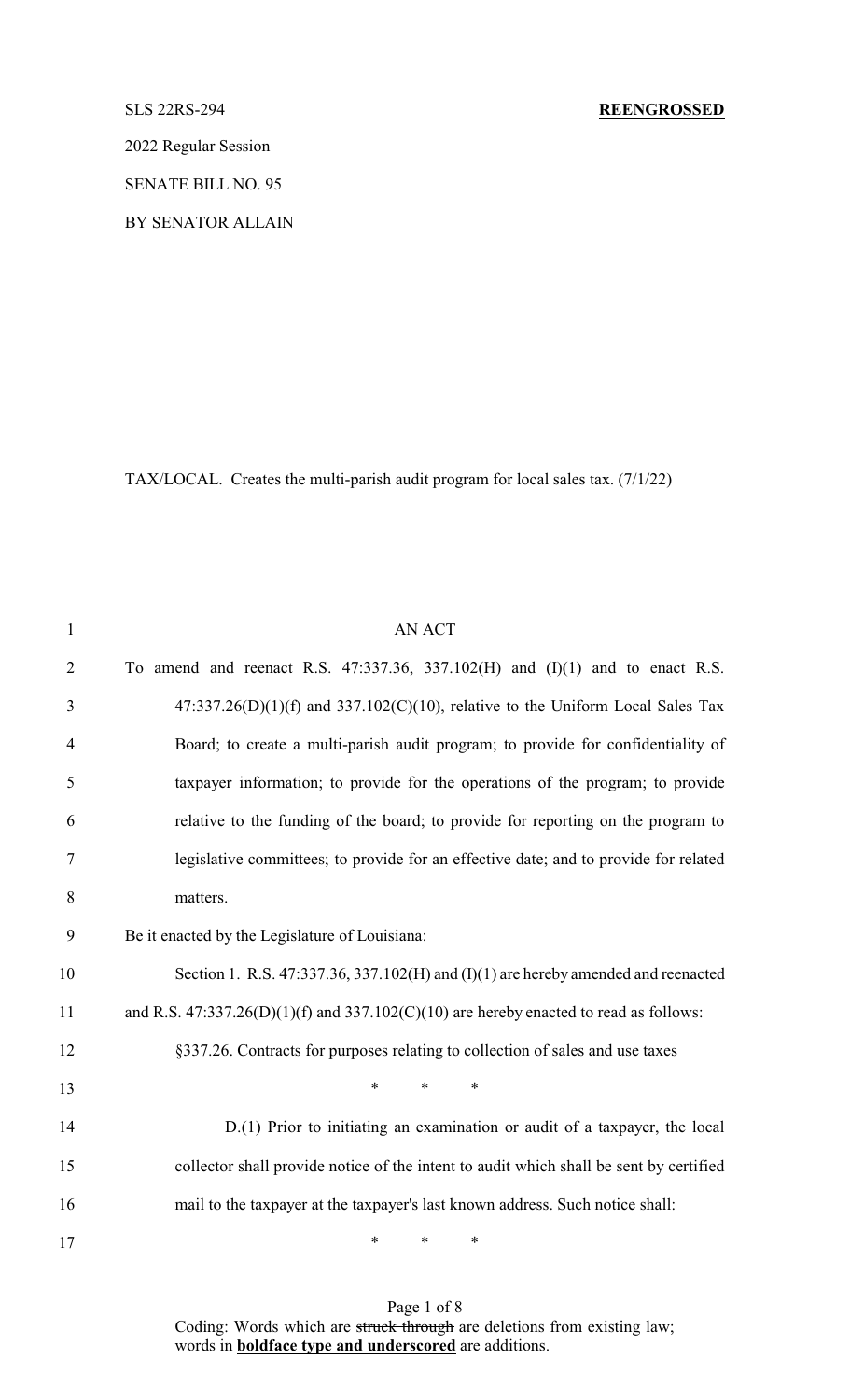| $\mathbf{1}$   | (f) Beginning July 1, 2023, the notice shall advise the taxpayer that the               |
|----------------|-----------------------------------------------------------------------------------------|
| $\overline{2}$ | taxpayer may request a multi-parish audit pursuant to R.S. 47:337.102.                  |
| 3              | $\ast$<br>$\ast$<br>$\ast$                                                              |
| $\overline{4}$ | §337.36. Power to examine records and premises of taxpayer                              |
| 5              | For the purpose of administering the provisions of the local ordinance and              |
| 6              | this Chapter, the collector, whenever he deems considers it expedient, may make or      |
| 7              | cause to be made by any of his authorized assistants, an examination or investigation   |
| 8              | of the place of business, if any, the tangible personal property, and the books,        |
| 9              | records, papers, vouchers, accounts, and documents of any taxpayer. The collector       |
| 10             | shall notify the taxpayer of the availability of the multi-parish audit program         |
| 11             | when the taxpayer is initially notified of the collector's intent to conduct an         |
| 12             | examination or investigation pursuant to this Section. Every taxpayer and every         |
| 13             | director, officer, agent, or employee of every taxpayer, shall exhibit to the collector |
| 14             | or to any of his authorized assistants, the place of business, the tangible personal    |
| 15             | property and all of the books, records, papers, vouchers, accounts, and documents       |
| 16             | of the taxpayer and to facilitate any such examination or investigation so far as it    |
| 17             | may be in his or their power so to do.                                                  |
| 18             | $\ast$<br>$\ast$<br>$\ast$                                                              |
| 19             | §337.102. Louisiana Uniform Local Sales Tax Board; creation; membership; powers         |
| 20             | and duties                                                                              |
| 21             | $\ast$<br>∗<br>∗                                                                        |
| 22             | C. Powers and duties of the board. The board may:                                       |
| 23             | $\ast$<br>*<br>$\ast$                                                                   |
| 24             | Hold an executive session pursuant to R.S. 42:16 for any of the<br>(10)                 |
| 25             | reasons contained in R.S. 42:17 and for the discussion of matters involving             |
| 26             | confidential taxpayer information including policy advice, private letter rulings,      |
| 27             | multi-parish audits, or other matters. The records and files of the board held          |
| 28             | for the purpose of enforcement of the tax laws of this state and its political          |
| 29             | subdivisions shall be considered to be the files and records of a political             |

Page 2 of 8 Coding: Words which are struck through are deletions from existing law; words in **boldface type and underscored** are additions.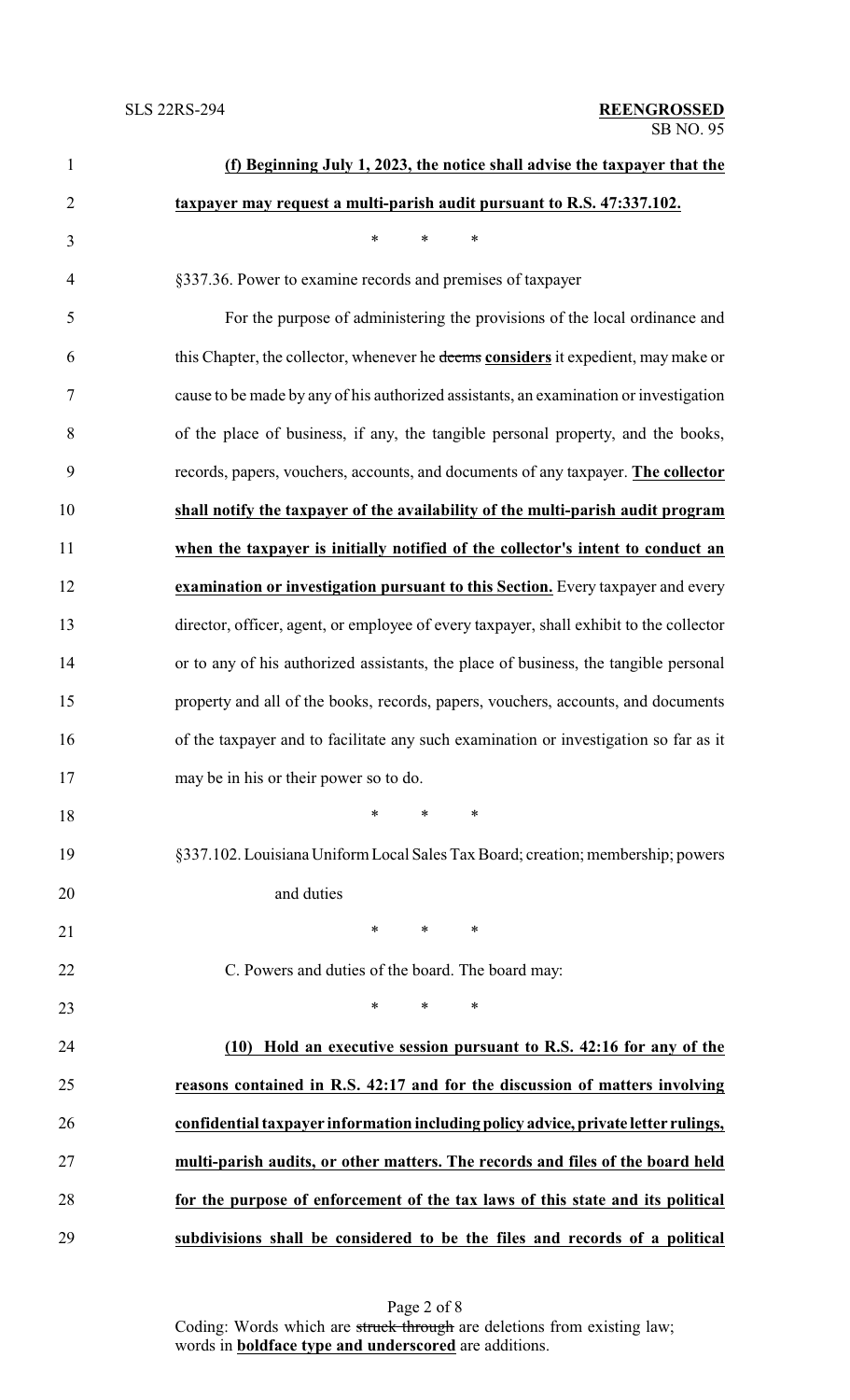| $\mathbf{1}$   | subdivision of the state subject to the provisions of R.S. 47:1508 in the same      |
|----------------|-------------------------------------------------------------------------------------|
| $\overline{2}$ | manner as any other political subdivision enforcing tax laws related to sales and   |
| 3              | use taxes.                                                                          |
| 4              | $*$ $*$<br>$\ast$<br>∗                                                              |
| 5              | H. Multi-parish audits.                                                             |
| 6              | (1) The Beginning July 1, 2022, the board may develop a coordinated shall           |
| 7              | implement and coordinate the multi-parish audit process which program.              |
| 8              | (2) Multi-parish audit program.                                                     |
| 9              | (a) A multi-parish audit may be requested by a taxpayer having a location           |
| 10             | that:                                                                               |
| 11             | (i) Has a location in the state and registered to file and remit local sales and    |
| 12             | use taxes pursuant to a local ordinance in at least three parishes.                 |
| 13             | (ii) Is not a recipient of a jeopardy assessment issued by any collector.           |
| 14             | (iii) Is not engaged in a current audit by a collector for which a notice of        |
| 15             | intent to assess was issued prior to July 1, 2022.                                  |
| 16             | (iv) Agrees to promptly sign all necessary agreements to suspend                    |
| 17             | prescription.                                                                       |
| 18             | (v) Is not involved in any litigation with any collector. If a coordinated          |
| 19             | multi-parish audit program is developed, the program shall be implemented through   |
| 20             | a pilot program prior to statewide availability.                                    |
| 21             | (b)(i)A taxpayer that qualifies may request a multi-parish audit from the           |
| 22             | board within thirty days from the issuance of a notice of examination from all      |
| 23             | of the parishes in which the taxpayer engaged in taxable transactions during the    |
| 24             | audit period.                                                                       |
| 25             | (ii) The board shall assist the taxpayer to identify all parishes in which          |
| 26             | the taxpayer is registered to file and remit local sales and use taxes or obligated |
| 27             | to pay sales and use taxes and shall send a notice of the multi-parish audit to all |
| 28             | parishes identified. Parishes shall have thirty days from the date of the notice    |
| 29             | to opt in or out of the multi-parish audit. If the parish collector does not        |

Page 3 of 8 Coding: Words which are struck through are deletions from existing law; words in **boldface type and underscored** are additions.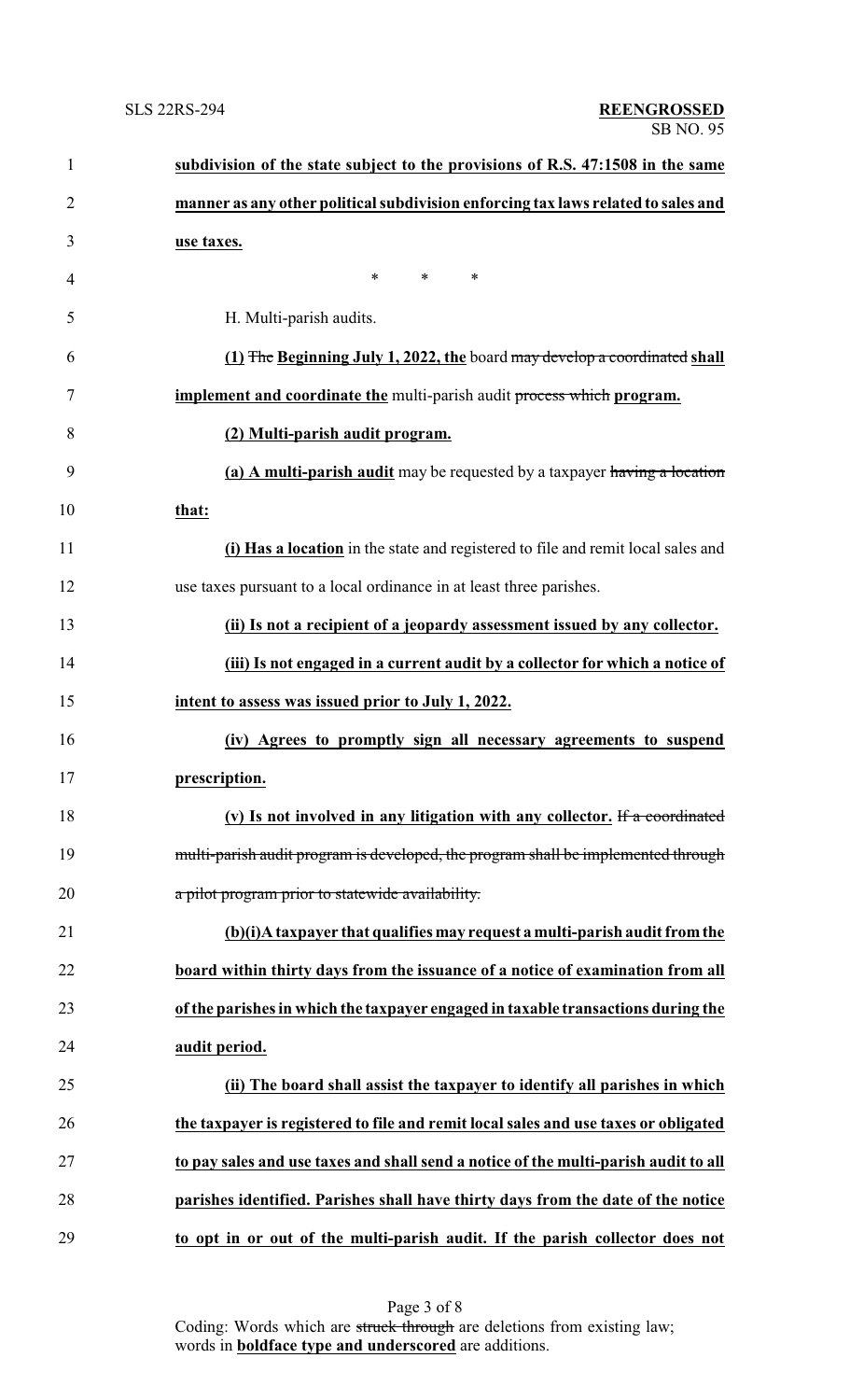| $\mathbf{1}$   | respond to the notice within the thirty-day period, that parish shall be            |
|----------------|-------------------------------------------------------------------------------------|
| $\overline{2}$ | considered to have opted out of the multi-parish audit.                             |
| 3              | (iii) Any parish identified by the taxpayer that opts out of a multi-parish         |
| 4              | audit shall be prohibited from auditing the requesting taxpayer until after the     |
| 5              | completion of the multi-parish audit. This prohibition shall not apply to           |
| 6              | parishes that the taxpayer failed to disclose to the board.                         |
| 7              | (c) The board shall select and compensate the auditors who will conduct             |
| 8              | the multi-parish audit. Nothing in this Subsection shall prevent a local collector  |
| 9              | from furnishing auditors at its own expense to assist the board's auditors in       |
| 10             | conducting the multi-parish audit. All auditors participating in the multi-parish   |
| 11             | audit shall be bound by R.S. 47:337.26 and any audit protocols required by the      |
| 12             | board.                                                                              |
| 13             | (d) The board shall facilitate consistent treatment of taxability of                |
| 14             | transactions between parishes involved in a multi-parish audit.                     |
| 15             | (e)(i) Each parish shall review the completed audit and shall make an               |
| 16             | independent determination regarding the issuance of a notice of intent to assess    |
|                | within forty-five days of receipt of the completed audit.                           |
| 18             | (ii) Notwithstanding any provision of law to the contrary, a notice of              |
| 19             | intent to assess arising from a multi-parish audit shall interrupt prescription for |
| 20             | the parish issuing the notice of intent to assess.                                  |
| 21             | (iii) The board shall notify any parish that opted out of the multi-parish          |
| 22             | audit that the audit has been completed within thirty days of the completion of     |
| 23             | the audit.                                                                          |
| 24             | (f) After the issuance of the notices of intent to assess, the taxpayer may         |
| 25             | request a joint administrative hearing in which all parishes that opted into the    |
| 26             | multi-parish audit may participate. The board shall coordinate the hearing.         |
| 27             | (g) The board shall develop audit procedures, hearing procedures, and               |
| 28             | any other provision necessary for the implementation of the multi-parish audit      |
| 29             | program.                                                                            |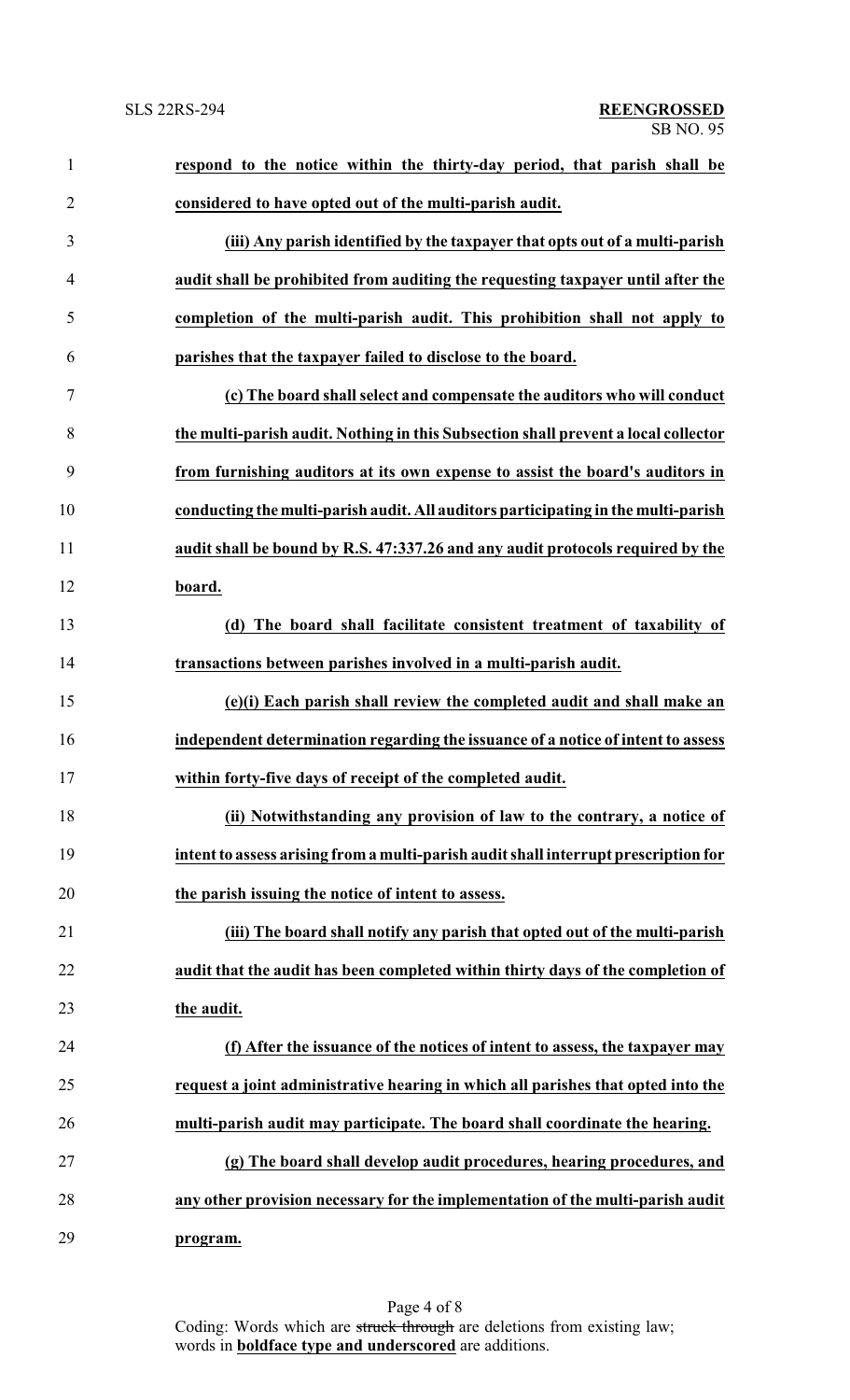| $\mathbf{1}$   | (3) Beginning January 1, 2024, the board shall report annually to the                   |
|----------------|-----------------------------------------------------------------------------------------|
| $\overline{2}$ | Senate Committee on Revenue and Fiscal Affairs and the House Committee on               |
| 3              | Ways and Means on the multi-parish audit program. The report shall include              |
| $\overline{4}$ | the number of multi-parish audits that were requested by taxpayers and                  |
| 5              | initiated in each fiscal year, the number of multi-parish audits that were              |
| 6              | completed in each fiscal year, and the number of multi-parish audits for which          |
| $\tau$         | each parish had opted in and opted out. The report may include                          |
| 8              | recommendations for legislation to streamline or improve the program and any            |
| 9              | other information the board determines to be relevant. The report prepared              |
| 10             | and provided pursuant to this Paragraph shall not violate any individual                |
| 11             | taxpayer's confidential information under R.S. 47:1508.                                 |
| 12             | Funding. (1) The board shall be funded through a dedication of a<br>$\mathbf{I}$ .      |
| 13             | percentage of the total statewide collections of local sales and use tax on motor       |
| 14             | vehicles, as provided for in an agreement with local collectors and in accordance       |
| 15             | with the limitations provided in this Paragraph and the budgetary policy as provided    |
| 16             | in Paragraph (2) of this Subsection. Monies shall be payable monthly from the           |
| 17             | current collections of the tax. The dedication shall be considered a cost of collection |
| 18             | and shall be deducted by the state and disbursed to the board prior to distribution of  |
| 19             | tax collections to local taxing authorities. The dedication shall be in addition to any |
| 20             | fee imposed by the office of motor vehicles for the collection of the local sales and   |
| 21             | use tax on motor vehicles. The amount to be disbursed to the board in any fiscal year   |
| 22             | after Fiscal Year 2018-2019 shall not, under any circumstances and notwithstanding      |
| 23             | any budget adopted by the board, exceed the following:                                  |
| 24             | (a) In Fiscal Year 2017-2018, one-fifth of one percent of the collections.              |
| 25             | (b) In Fiscal Year 2018-2019, one-quarter of one percent of the collections.            |
| 26             | (c) In Fiscal Year 2019-2020 and each fiscal year thereafter, three-tenths of           |
| 27             | one percent of the collections.                                                         |
| 28             | ∗<br>∗<br>∗                                                                             |
| 29             | Section 2. This Act shall become effective on July 1, 2022; if vetoed by the governor   |

Page 5 of 8 Coding: Words which are struck through are deletions from existing law; words in **boldface type and underscored** are additions.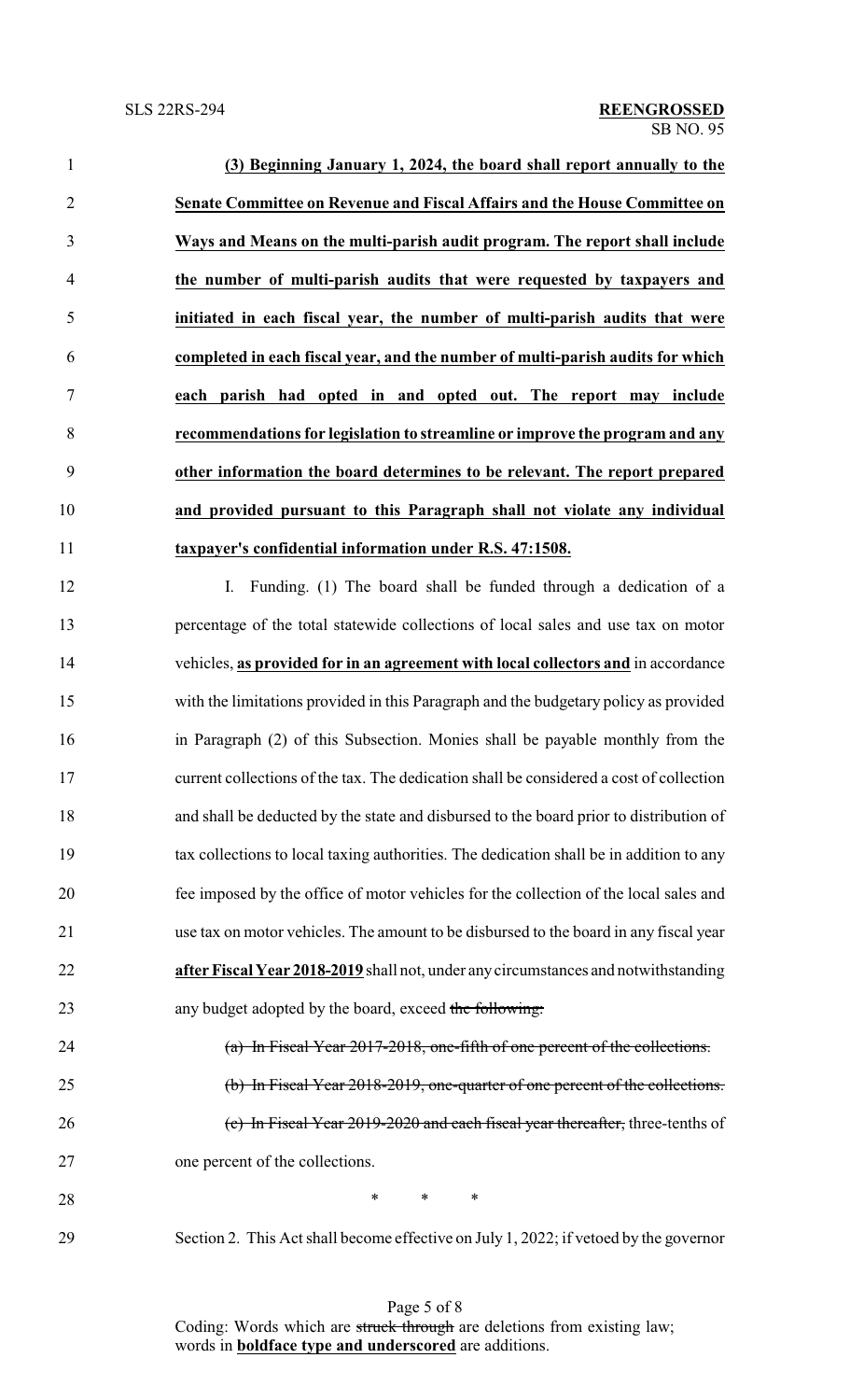- 1 and subsequently approved by the legislature, this Act shall become effective on the day
- 2 following such approval by the legislature or July 1, 2022, whichever is later.

The original instrument was prepared by Leonore Heavey. The following digest, which does not constitute a part of the legislative instrument, was prepared by Ann S. Brown.

|                   | <b>DIGEST</b>        |        |
|-------------------|----------------------|--------|
| SB 95 Reengrossed | 2022 Regular Session | Allain |

Present law authorizes local tax collectors to enter into contracts for auditing purposes, requires the local collector to provide notice of the intent to audit to the taxpayer, and provides for notice requirements.

Proposed law retains present law and further requires the notice to advise the taxpayer that the taxpayer may request a multi-parish audit beginning July 1, 2023.

Present law authorizes local tax collectors to examine or investigate the place of business, the tangible personal property, and the books, records, papers, vouchers, accounts, and documents of any taxpayer for purposes of enforcing the local sales and use tax laws.

Proposed law retains present law and requires collectors to notify taxpayers of the proposed law multi-parish audit program when notifying taxpayers of their intent to conduct an examination or investigation.

Present law authorizes the Uniform Local Sales Tax Board to advise local sales and use tax collectors concerning the imposition, collection, and administration of local sales and use taxes and issue private letter rulings to taxpayers.

Present law provides that all meetings of the board are subject to the open meetings law.

Proposed law authorizes the board to hold executive sessions for the discussion of matters involving confidential taxpayer information including policy advice, private letter rulings, and multi-parish audits.

Proposed law requires that the records and files of the board held for the purpose of enforcement of the tax laws of this state be treated as confidential and subject to penalty for unauthorized disclosure.

Present law authorizes the Uniform Local Sales Tax Board to develop and coordinate a multi-parish audit process for taxpayers located in the state that are registered to file and remit local sales tax in three or more parishes.

Proposed law requires the board to implement and coordinate the multi-parish audit program created by proposed law.

Proposed law creates the multi-parish audit program.

Proposed law authorizes taxpayers to request a multi-parish audit whenever the taxpayer:

- (1) Has a physical location in the state and registered to file and remit local sales and use taxes in three or more parishes.
- (2) Is not a recipient of a jeopardy assessment issued by any collector.
- (3) Is not engaged in a current audit by a collector for which a notice of intent to assess

# Page 6 of 8

Coding: Words which are struck through are deletions from existing law; words in **boldface type and underscored** are additions.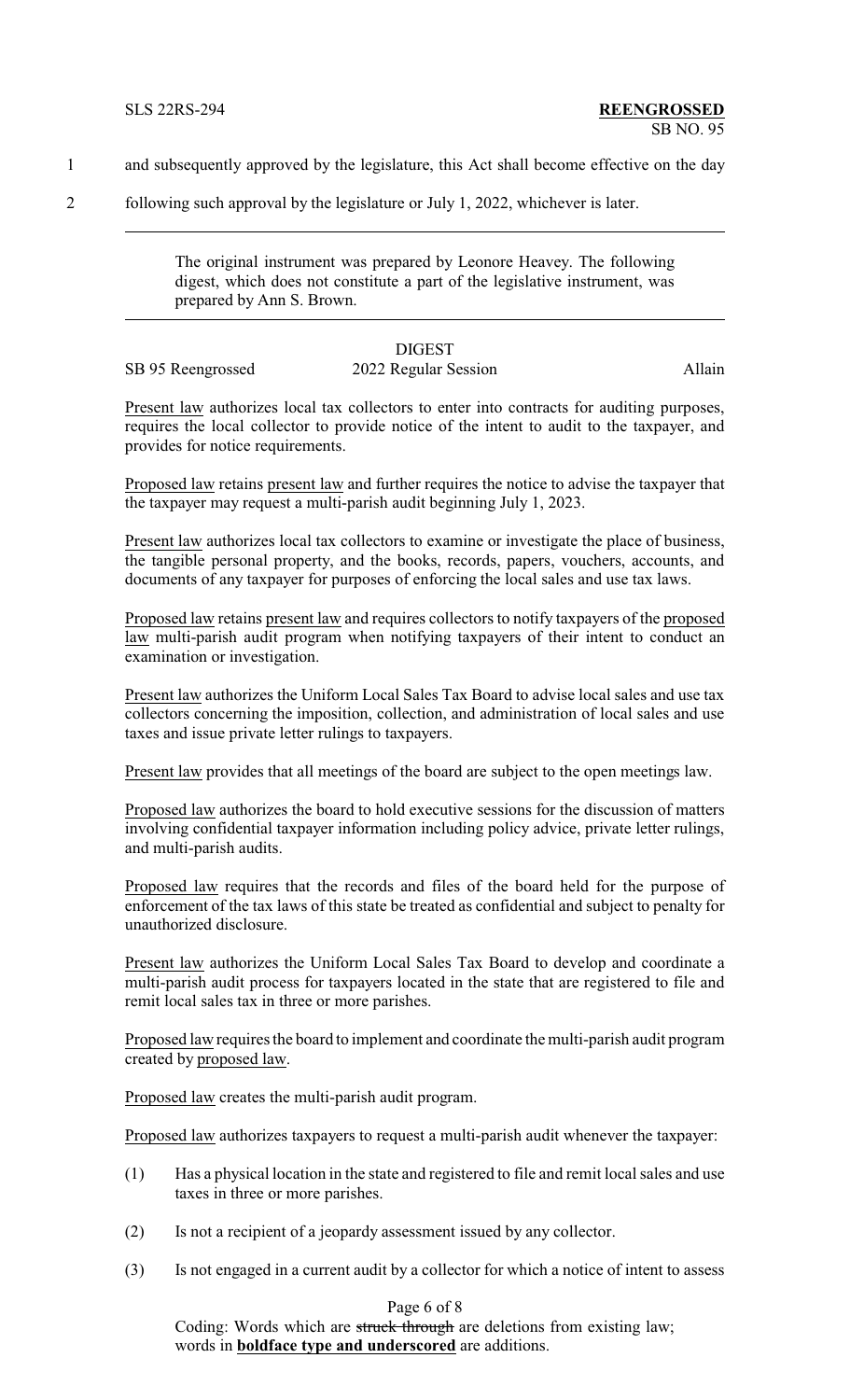was issued prior to July 1, 2022.

- (4) Agrees to promptly sign all necessary agreements to suspend prescription.
- (5) Is not involved in any litigation with any collector.

Proposed law authorizes a taxpayer that qualifies to request a multi-parish audit from the board within 30 days from the issuance of a notice of examination from all of the parishes in which the taxpayer engaged in taxable transactions during the audit period.

Proposed law requires the board to assist the taxpayer to identify all parishes in which the taxpayer does business and the board will send the multi-parish audit notice to all identified parishes. Parishes will have 30 days to opt in or opt out of the multi-parish audit. Further provides that if the parish collector does not respond to the notice within the 30-day period, that parish shall be considered to have opted out of the multi-parish audit.

Proposed law provides that parishes that were identified by the taxpayer that opt out of a multi-parish audit will be prohibited from auditing the same taxpayer until after the completion of the multi-parish audit.

Proposed law requires that the board hire and compensate auditors who conduct multi-parish audits and requires these auditors to follow present law standards of conduct for contract auditors hired by local tax collectors and any additional audit protocols of the board. Further provides that a local collector may furnish auditors at its own expense to assist the board's auditors in conducting the multi-parish audit.

Proposed law requires that the board facilitate consistent treatment of taxability of transactions between parishes involved in a multi-parish audit.

Proposed law requires that each parish participating in a multi-parish audit will review the audit and make an independent determination regarding the issuance of a notice of intent to assess and further provides that if issued a notice of intent to assess will interrupt prescription for the parish issuing the notice.

Proposed law provides that if a notice of intent to assess is issued, the board will coordinate an administrative hearing at the request of the taxpayer in which all parishes involved in the audit may participate.

Proposed law requires the board to develop audit procedures, hearing procedures, and any other provisions necessary for the implementation of the program.

Proposed law requires the board to report annually to the Senate Committee on Revenue and Fiscal Affairs and the House Committee on Ways and Means beginning Jan. 1, 2024, on the number of multi-parish audits initiated and completed, the percentage of local audits that are multi-parish audits, and the number of times each parish has opted in of out of the multiparish audits. The board may also report any recommended legislative changes to the program as well as other information the board determines to be relevant. Prohibits the report from violating any individual taxpayer's confidential information.

Present law authorizes the board to enter into contracts with local tax collectors to fund the operations of the board.

Effective July 1, 2022.

(Amends R.S. 47:337.36, 337.102(H) and  $(I)(1)$ ; adds R.S. 47:337.26(D)(1)(f) and 337.102(C)(10))